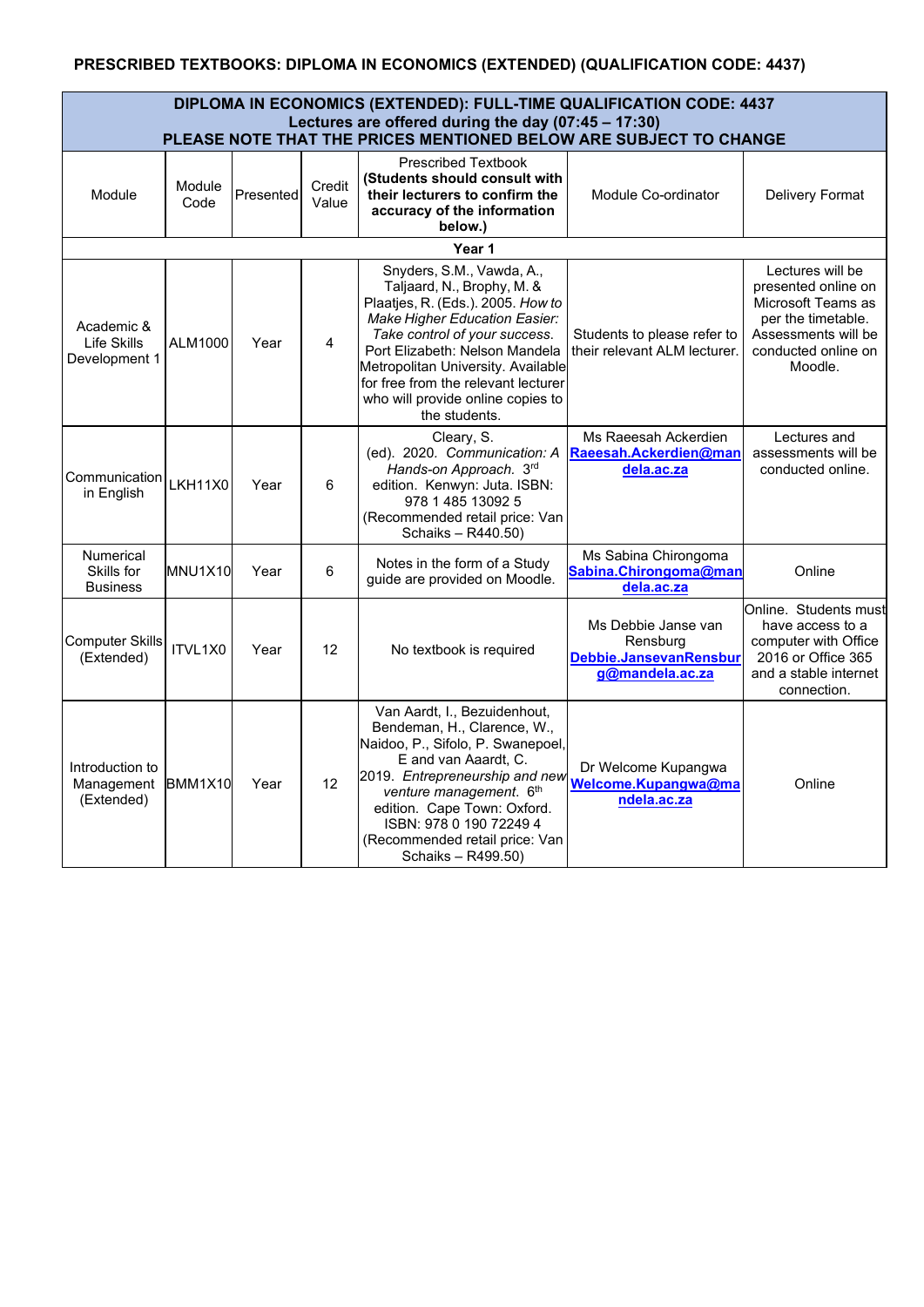| DIPLOMA IN ECONOMICS (EXTENDED): FULL-TIME QUALIFICATION CODE: 4437                                                      |                |             |                 |                                                                                                                                                                                                                                                                                                                                                                                   |                                                                       |                                                                                                                          |  |  |
|--------------------------------------------------------------------------------------------------------------------------|----------------|-------------|-----------------|-----------------------------------------------------------------------------------------------------------------------------------------------------------------------------------------------------------------------------------------------------------------------------------------------------------------------------------------------------------------------------------|-----------------------------------------------------------------------|--------------------------------------------------------------------------------------------------------------------------|--|--|
| Lectures are offered during the day (07:45 - 17:30)<br>PLEASE NOTE THAT THE PRICES MENTIONED BELOW ARE SUBJECT TO CHANGE |                |             |                 |                                                                                                                                                                                                                                                                                                                                                                                   |                                                                       |                                                                                                                          |  |  |
| Module                                                                                                                   | Module<br>Code | Presented   | Credit<br>Value | <b>Prescribed Textbook</b><br>(Students should consult with<br>their lecturers to confirm the<br>accuracy of the information<br>below.)<br>Year <sub>2</sub>                                                                                                                                                                                                                      | Module Co-ordinator                                                   | Delivery Format                                                                                                          |  |  |
| Snyders, S.M., Vawda, A.,<br>Lectures will be                                                                            |                |             |                 |                                                                                                                                                                                                                                                                                                                                                                                   |                                                                       |                                                                                                                          |  |  |
| Academic &<br>Life Skills<br>Development                                                                                 | ALM2000        | Year        | $\overline{2}$  | Taljaard, N., Brophy, M. &<br>Plaatjes, R. (Eds.). 2005. How to<br>Make Higher Education Easier:<br>Take control of your success.<br>Port Elizabeth: Nelson Mandela<br>Metropolitan University. Available<br>for free from the relevant lecturer<br>who will provide online copies to<br>the students.                                                                            | Students to please refer to<br>their relevant ALM lecturer.           | presented online on<br>Microsoft Teams as<br>per the timetable.<br>Assessments will be<br>conducted online on<br>Moodle. |  |  |
|                                                                                                                          |                |             |                 | Cleary, S.                                                                                                                                                                                                                                                                                                                                                                        | Ms Raeesah Ackerdien                                                  | Lectures and<br>assessments will be                                                                                      |  |  |
| Communicatio<br>n in English                                                                                             | <b>LKH21X0</b> | Year        | 6               | (ed). 2020. Communication: A<br>Hands-on Approach. 3rd<br>edition. Kenwyn: Juta. ISBN:<br>978 1 485 13092 5<br>(Recommended retail price: Van<br>Schaiks - R440.50)                                                                                                                                                                                                               | Raeesah.Ackerdien@man<br>dela.ac.za                                   | conducted online.                                                                                                        |  |  |
|                                                                                                                          |                |             |                 | Mohr, P. 2020. Economics for                                                                                                                                                                                                                                                                                                                                                      |                                                                       | Lectures and tutorials                                                                                                   |  |  |
| Augmented<br>Economics<br>(Microeconomi<br>cs)                                                                           | ECO10X1        | Semester 1  | 12              | South African students. 6th<br>edition. Pretoria: Van Schaik.<br>ISBN: 978 0 627 03705 4<br>(Recommended retail price: Van<br>Schaiks - R625.50)                                                                                                                                                                                                                                  | Mr Clifford Johnson<br>Clifford.Johnson@mandel<br>a.ac.za             | will take place<br>online. Assessments<br>will be conducted<br>online.                                                   |  |  |
| Introduction to<br>Marketing<br>(Augmented)                                                                              | BBH11X1        | Semester 1  | 12              | Kotler, P., Armstrong, G., and<br>Tait, M. 2016. Principles of<br>Marketing: Global and Southern<br>African Perspectives. 2 <sup>nd</sup> edition.<br>Cape Town: Pearson. ISBN: 978<br>1 775 78949 9 (print book)<br>(Recommended retail price: Van<br>Schaiks - R773)<br>or, 9781928226529 (basic<br>ePUB); or, 9781776102372<br>(interactive ePUB);<br>or, 9781928226505 (ePDF) | Mr Cola Pullen<br>Cola.Pullen@mandela.ac.z<br>$\overline{\mathbf{a}}$ | Lectures and tutorials<br>will take place<br>online. Assessments<br>will be conducted<br>online.                         |  |  |
| Introduction to<br>Tourism<br>(Augmented)                                                                                | <b>TOU10X1</b> | lSemester 1 | 12              | George, R., Barben, T., Chivaka,<br>R., Jansen van Vuuren, M.,<br>Knott, B., Lehmann, S., Mulder,<br>M., Nel, J., Nieuwenhuizen, C.,<br>Saunders, C., Swart, K., van der<br>Watt, H. & van Zyl, C. 2015.<br>Managing Tourism in South<br>Africa. 2 <sup>nd</sup> edition. Cape Town:<br>Oxford. ISBN: 978 0 199 07587 4<br>(Recommended retail price: Van<br>Schaiks - R673.95)   | Mrs Cashas Brandt<br>Cashas. Witbooi@mandel<br>a.ac.za                | Lectures, tutorials, and<br>assessments will take<br>place online.                                                       |  |  |
| Augmented<br><b>Business</b><br>Accounting                                                                               | <b>RBA10X2</b> | Semester 2  | 12              | Notes are provided by the<br>relevant department                                                                                                                                                                                                                                                                                                                                  | Mr Ameer Khan<br>Ameer.Khan@mandela.ac<br>.za                         | To be confirmed                                                                                                          |  |  |
|                                                                                                                          |                |             |                 |                                                                                                                                                                                                                                                                                                                                                                                   |                                                                       |                                                                                                                          |  |  |